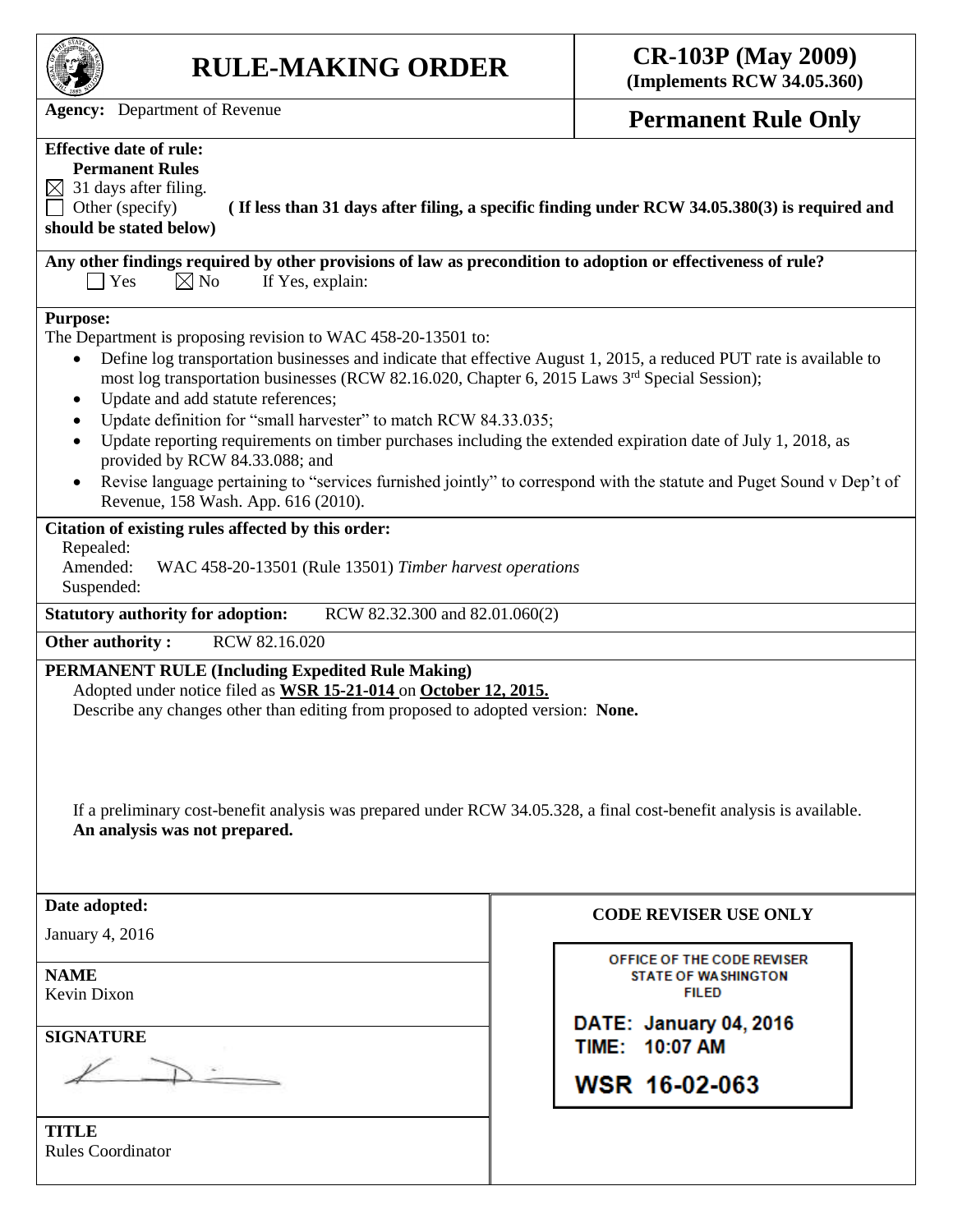| If any category is left blank, it will be calculated as zero.<br>Note:<br>No descriptive text.<br>Count by whole WAC sections only, from the WAC number through the history note.<br>A section may be counted in more than one category.<br>The number of sections adopted in order to comply with: |                                        |                                      |                                  |  |                                                                                                                 |                                        |                                                 |                                  |
|-----------------------------------------------------------------------------------------------------------------------------------------------------------------------------------------------------------------------------------------------------------------------------------------------------|----------------------------------------|--------------------------------------|----------------------------------|--|-----------------------------------------------------------------------------------------------------------------|----------------------------------------|-------------------------------------------------|----------------------------------|
|                                                                                                                                                                                                                                                                                                     |                                        |                                      |                                  |  | <b>Federal statute:</b><br><b>Federal rules or standards:</b><br><b>Recently enacted state statutes:</b>        | <b>New</b><br><b>New</b><br><b>New</b> | Amended<br>Amended<br>Amended<br>$\overline{1}$ | Repealed<br>Repealed<br>Repealed |
|                                                                                                                                                                                                                                                                                                     |                                        |                                      |                                  |  | The number of sections adopted at the request of a nongovernmental entity:<br><b>New</b><br>Amended<br>Repealed |                                        |                                                 |                                  |
|                                                                                                                                                                                                                                                                                                     |                                        |                                      |                                  |  |                                                                                                                 |                                        |                                                 |                                  |
| The number of sections adopted in the agency's own initiative:                                                                                                                                                                                                                                      |                                        |                                      |                                  |  |                                                                                                                 |                                        |                                                 |                                  |
|                                                                                                                                                                                                                                                                                                     | <b>New</b>                             | Amended 1                            | Repealed                         |  |                                                                                                                 |                                        |                                                 |                                  |
| The number of sections adopted in order to clarify, streamline, or reform agency procedures:                                                                                                                                                                                                        |                                        |                                      |                                  |  |                                                                                                                 |                                        |                                                 |                                  |
|                                                                                                                                                                                                                                                                                                     | <b>New</b>                             | Amended                              | Repealed                         |  |                                                                                                                 |                                        |                                                 |                                  |
| The number of sections adopted using:                                                                                                                                                                                                                                                               |                                        |                                      |                                  |  |                                                                                                                 |                                        |                                                 |                                  |
| <b>Negotiated rule making:</b><br>Pilot rule making:<br>Other alternative rule making:                                                                                                                                                                                                              | <b>New</b><br><b>New</b><br><b>New</b> | Amended<br>Amended<br>Amended<br>- 1 | Repealed<br>Repealed<br>Repealed |  |                                                                                                                 |                                        |                                                 |                                  |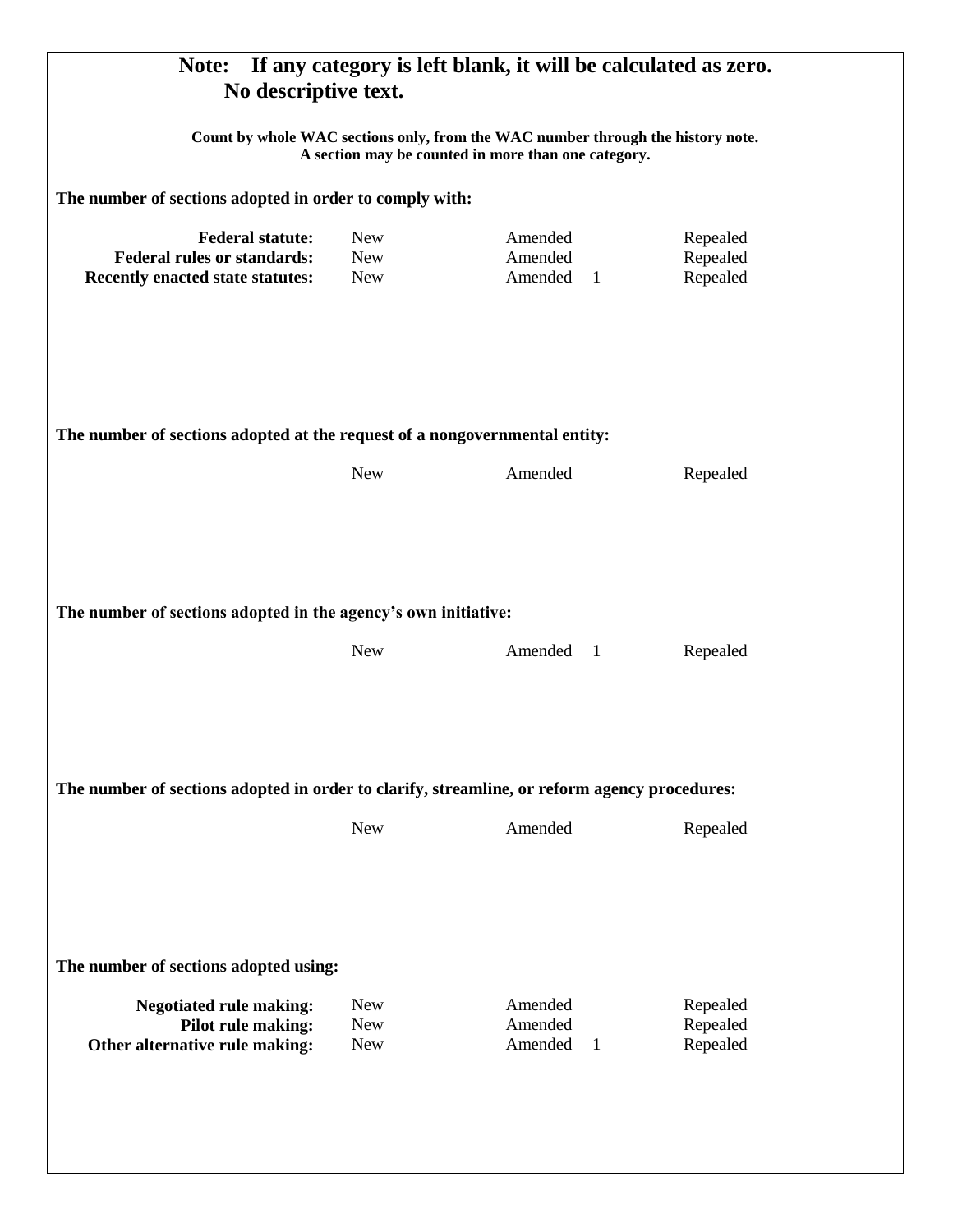AMENDATORY SECTION (Amending WSR 01-13-042, filed 6/14/01, effective 7/15/01)

**WAC 458-20-13501 Timber harvest operations.** (1) **Introduction.**  Timber harvest operations generally consist of a variety of different activities. These activities (( $are$ )) may be subject to different tax rates (( $\overline{and}$ )) or classifications under the (( $\overline{Reverse}$  Act)) business and occupation tax and public utility tax, depending on the nature of the activity.

(a) **Scope of rule.** This rule explains the application of the business and occupation (B&O), public utility, retail sales, and use taxes to persons performing activities associated with timber harvest operations. This rule explains how the public utility tax deduction ((available)) provided by RCW 82.16.050 for the transportation of commodities to an export facility  $((R\overline{CW} 82.16.050))$  applies to the transportation of logs (( $\overline{\text{subsection} + 13}})$ ). It also explains how the B&O tax exemption provided by RCW 82.04.333 for small timber harvesters applies (((subsection (14)))).

(b) **Additional information sources for activities associated with timber harvest operations.** In addition to the taxes addressed in this rule, the forest excise and real estate excise taxes often apply to certain activities or sales associated with timber harvest operations. Persons engaged in timber harvest operations should refer to the following rules for additional information:

(i) WAC 458-20-135 (( $+)$ )Extracting natural products(( $+)$ );

(ii) WAC 458-20-136 ( $(+)$ )Manufacturing, processing for hire, fab $ricating((+)$ );

(iii) WAC  $458-20-13601$  (( $+)$ )Manufacturers and processors for hire -Sales and use tax exemption for machinery and equipment( $(\dagger)$ );

(iv) Chapter  $458-40$  WAC (( $+)$ )Taxation of forest land and tim $ber((+)$ ); and

(v) Chapter  $((458-61))$   $458-61A$  WAC  $((+)$ )Real estate excise  $tax((+)$ ).

(c) **Examples.** This rule contains examples that identify a number of facts and then state a conclusion. The examples should be used only as a general guide. The tax results of other situations must be determined after a review of all the facts and circumstances.

(d) **Information regarding short-rotation hardwoods.** ((Effective July 22, 2001,)) Persons cultivating short-rotation hardwoods are considered farmers. Refer to WAC  $((458-20-122_7))$  458-20-209 $((7))$  and 458-20-210 for tax-reporting information for farmers and persons selling property to or performing horticultural services for farmers. "Short-rotation hardwoods" are hardwood trees, such as, but not limited to, hybrid cottonwoods, cultivated by agricultural methods in growing cycles shorter than fifteen years. ((Chapter 97, Laws of 2001)) RCW 84.33.035.

(2) **Timber harvesters.** Timber harvesters may engage in business activities that require them to report under the extracting, manufacturing, ((and/or)) wholesaling, or retailing B&O tax classifications.

The definition of "extractor"  $((+)$  ) found in RCW 82.04.100( $($ ) as it)) relates to the harvesting of trees (other than plantation Christmas trees) and is generally identical to the definition of "harvester"  $((+))$  found in RCW 84.33.035( $(+)$ ). An exception is the specific provisions in the definition of "harvester" relating to trees harvested by federal, state, and local government entities. Both definitions in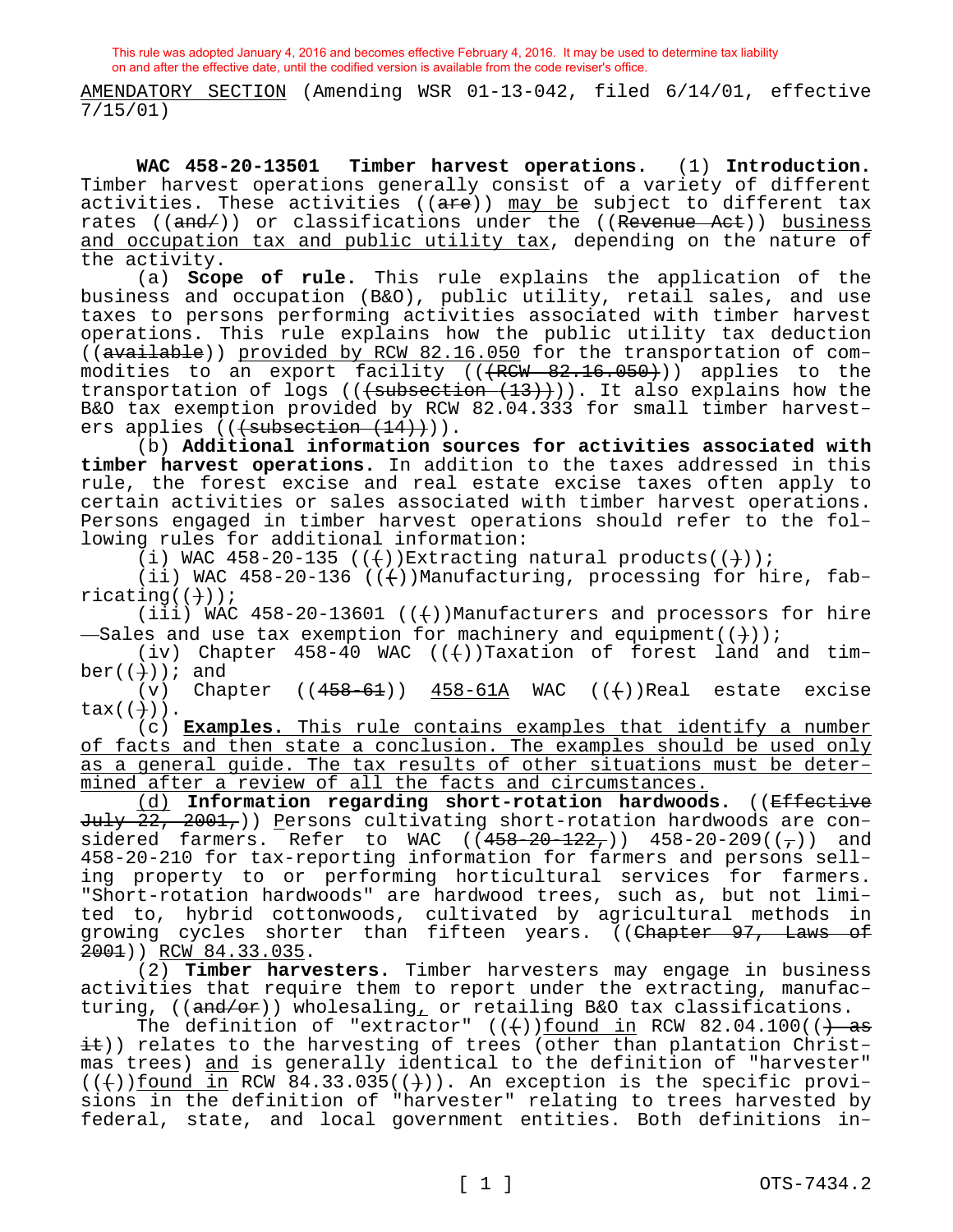clude every person who from the person's own land or from the land of another under a right or license granted by lease or contract, either directly or by contracting with others for the necessary labor or mechanical services, fells, cuts (severs), or takes timber for sale or for commercial or industrial use. Both definitions exclude persons performing under contract the necessary labor or mechanical services for the extractor/harvester.

(a) **Timber purchasers to file information report.** A purchaser must report to the department of revenue (department) purchases of privately owned timber in an amount exceeding two hundred thousand board feet, if purchased in a voluntary sale made in the ordinary course of business. The report must contain  $((the)$  all information relevant to the value of the timber purchased including, but not limited to, the following, as applicable: Purchaser's name ((and)), address((, purchase information (dates, price, descriptions of land, acreage, and required improvements, the volume purchased, and cruise and thinning data) and all relevant information to the value of the timber purchased)) and contact information; seller's name, address, and contact information; sale date; termination date in sale agreement; total sale price; legal description of sale area; sale name; forest practice application/harvest permit number if available; total acreage involved in the sale; estimated net volume of timber purchased by tree species and log grade; and description and value of property improvements.

This report must be filed on or before the last day of the month following the purchase of the timber. A two hundred fifty dollar penalty may be imposed against a purchaser for each failure to satisfy the requirements for filing this report. These filing requirements ((become effective July 1, 2001, and)) are scheduled to expire July 1, ((2004. Chapter 320, Laws of 2001)) 2018. RCW 84.33.088.

(b) **Extracting.** The felling, cutting (severing from land), or taking of trees is an extracting activity( $(-)$ ) as defined in RCW 82.04.100. The extracting B&O tax classification applies to the value of the products extracted, which is the value of the severed trees prior to any manufacturing activity.

(c) **Manufacturing.** The cutting into length (bucking), delimbing, and measuring (for bucking) of felled, cut (severed), or taken trees is a manufacturing activity( $(-)$ ) as defined in RCW 82.04.120. The manufacturing B&O tax ((applies to)) is measured by the value of the products manufactured, which is generally the gross proceeds of sale((, whether the manufactured product is sold at retail or wholesale. Refer also to RCW 82.04.450 and WAC 458-20-112)). For more information regarding the value of products see RCW 82.04.450 and WAC 458-20-112.

If the product is delivered to a point outside the state, transportation costs incurred by the seller from the last point at which manufacturing takes place within Washington may be deducted from the gross proceeds of sale when determining the value of the product.  $((For example,))$ 

**Example 1.** In each of the following situations ((below)) presume that the timber harvester delivers the product to the customer at a point outside the state:

(i) If there is no further manufacturing subsequent to manufacturing conducted at the harvest site, the measure of tax is the gross proceeds of the sale of the logs less transportation costs incurred by the seller from the harvest site to delivery to the customer;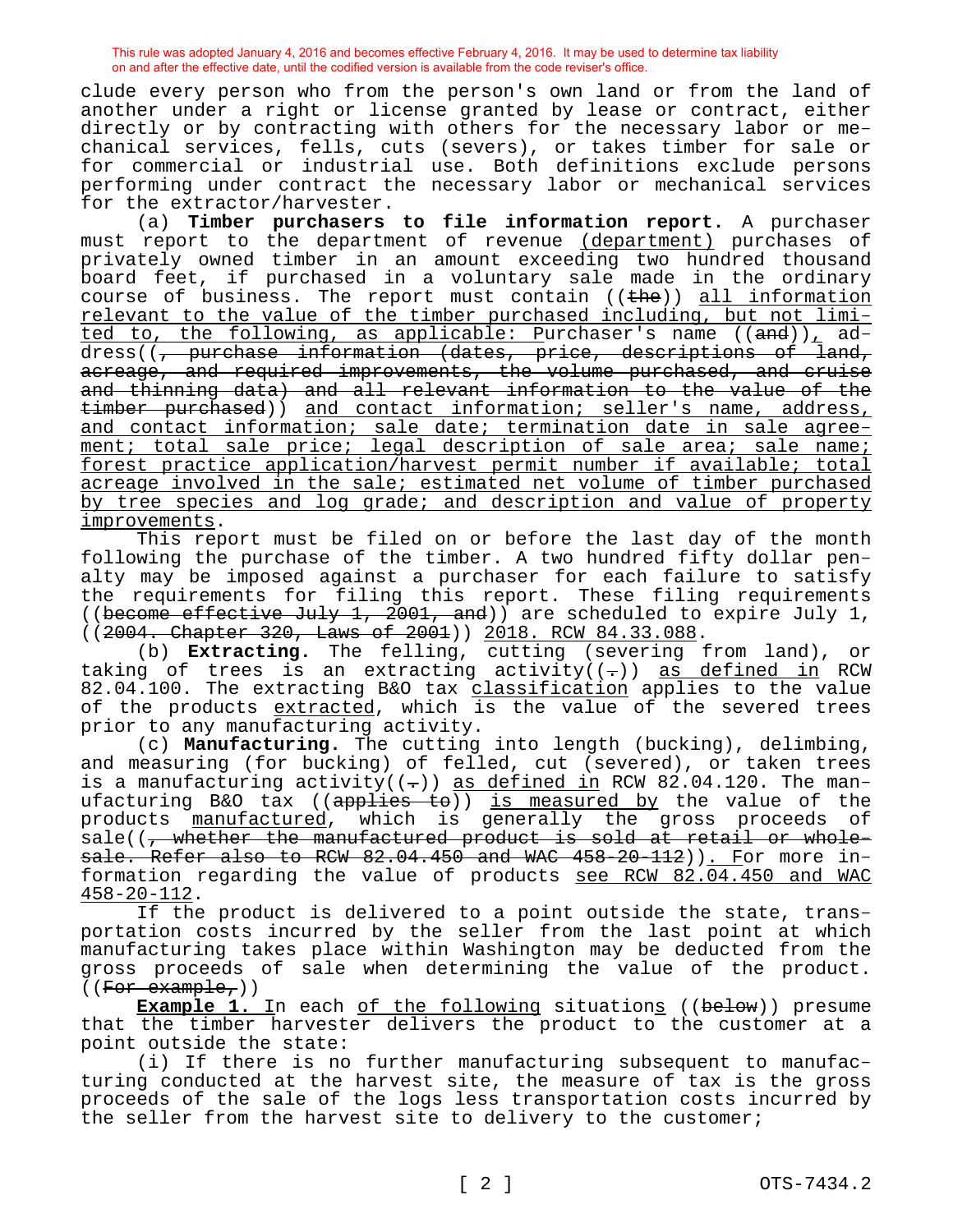(ii) If logs are hauled to a facility for processing into lumber, poles, or piles, the measure of tax is the gross proceeds of sale of the lumber, poles, or piles less transportation costs incurred by the seller from the facility to delivery to the customer; and

(iii) If logs are hauled to a facility that only removes the bark, the measure of tax is the gross proceeds of sale of the logs less transportation costs incurred by the seller from the harvest site to the customer. This is because the mere removal of bark is not a manufacturing activity.

However, if at that facility the debarking is a part of a manufacturing process (e.g., cutting the logs into lumber), the entire process, including the debarking, is a manufacturing activity. In such a case, the measure of tax is the gross proceeds of sale of the products manufactured from the logs less transportation costs incurred by the seller from the facility to the customer.

(d) **Selling.** The income from the sale of the logs is subject to tax under either the wholesaling or retailing B&O tax classification, as the case may be, unless exempt by law. The measure of tax is the gross proceeds of sale without any deduction for transportation costs.

(i) When determining the gross proceeds of sale, the timber harvester may not deduct amounts paid to others. ( $(Fo \rightarrow e \rightarrow o)$ )

**Example 2.** A timber harvester enters into a contract with another person to perform the necessary labor and mechanical services for the harvesting of timber. The harvester is to receive sixty percent of the log sale proceeds, and the person contracting to perform the services is to receive forty percent. The log buyer purchases the logs for five hundred thousand dollars. The buyer pays three hundred thousand dollars to the harvester and two hundred thousand dollars to the person performing the harvesting services. The harvester's gross proceeds of sale is five hundred thousand dollars.

(ii) Retail sales tax must be collected and remitted on all sales to consumers, ((again)) unless exempt by law. For wholesale sales, sellers must obtain ((resale certificates from their customers to document the wholesale nature of any transaction. (Refer to WAC 458-20-102 on resale certificates.))) and retain copies of their customers' reseller permits to document the wholesale nature of the transaction. For information on reseller permits see WAC 458-20-102 and 458-20-10201.

(e) **Multiple activities tax credit (MATC).** An extractor ((and/)) or manufacturer who sells the product ((he or she extracts and/or manufactures)) extracted or manufactured must report under each of the appropriate "production" (extracting ((and/)) or manufacturing) and "selling" (wholesaling or retailing) classifications ((of the B&O tax. RCW 82.04.440)) on the excise tax return. The extractor ((and/)) or manufacturer may then claim a multiple activities tax credit (MATC) as described in RCW 82.04.440 for the extracting tax (RCW 82.04.230) or manufacturing tax (RCW 82.04.240), provided the credit does not exceed the wholesaling or retailing tax liability. ((See WAC 458-20-19301 (Multiple activities tax credits))) For a more detailed explanation of the MATC reporting requirements see WAC 458-20-19301.

(3) **Extractors for hire.** Persons performing extracting activities (labor or mechanical services), such as independent contractors, for timber harvesters are subject to tax under the extracting for hire B&O tax ((upon)) classification measured by the gross income from those services. RCW  $82.04.280((+3))$ . ((For example, a person severing trees owned by a timber harvester is performing an extracting activity, and is considered an extractor for hire with respect to those services.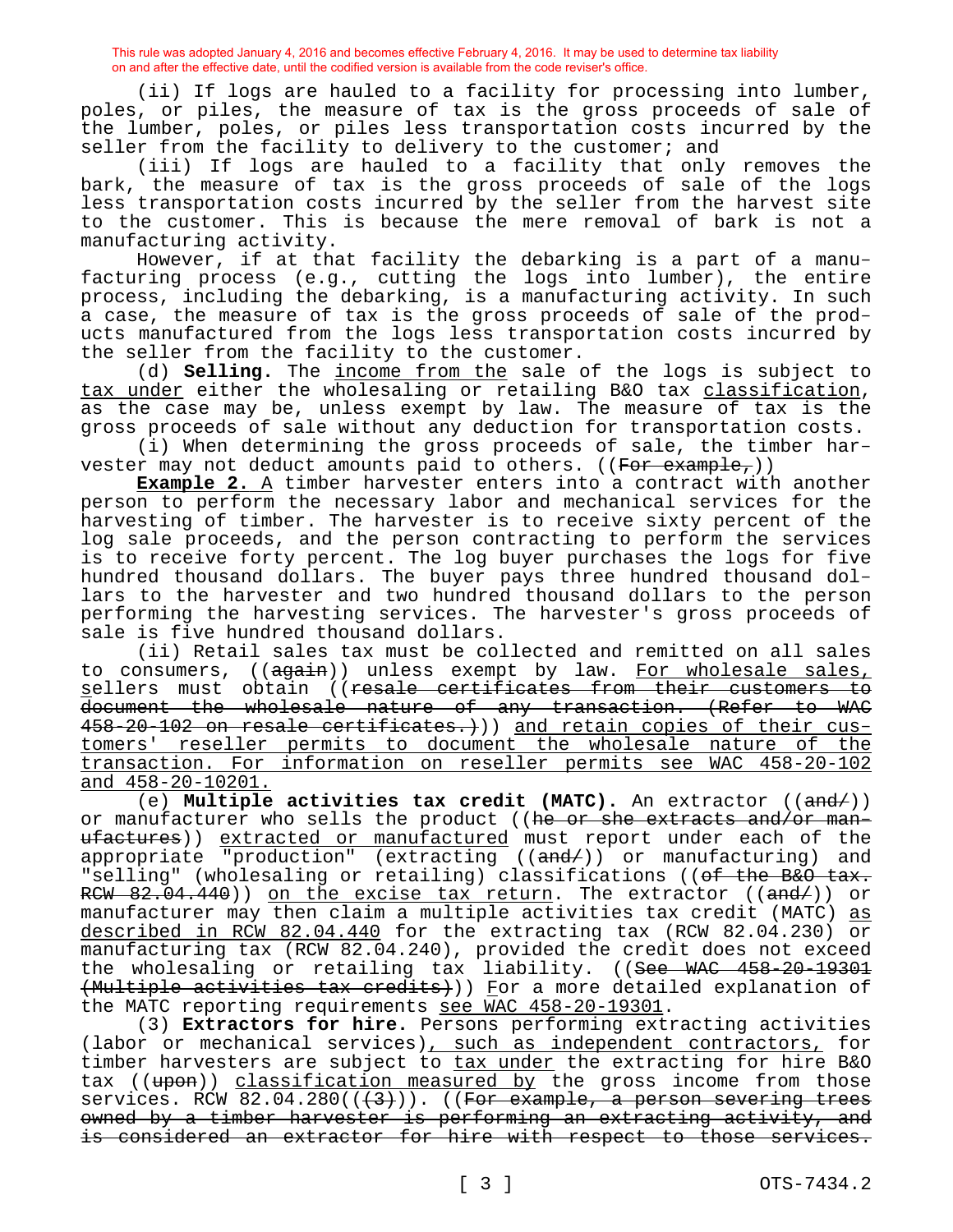(See also WAC 458-20-135 for more information regarding extractors for hire.) The measure of tax is the gross income from the services. This income is not subject to the retail sales tax.))

**Example 3.** Tree Severing Corporation (TSC) is hired by Timber Harvester to fell trees owned by Timber Harvester. TSC is performing an extracting activity, and is considered an extractor for hire with respect to those services. TSC owes B&O tax under the extractor for hire tax classification measured by its gross income from the services.

Extracting activities commonly performed by extractors for hire include, but are not limited to:

(a) Cutting or severing trees;

(b) Logging road construction or maintenance;

(c) Activities related to and performed on timber-producing property that are necessary and incidental to timber operations, such as:

(i) Slash cleanup and burning;

(ii) Scarification;

(iii) Stream and pond cleaning or rebuilding;

(iv) Restoration of logging roadways to a natural state;

(v) Restoration of wildlife habitat; and

(vi) Fire trail work.

(4) **Processors for hire.** Persons performing ((labor or mechanieal)) services as independent contractors for timber harvesters during the manufacturing portion of a timber harvest operation are subject to tax under the processing for hire B&O tax classification measured by the gross income from those services. RCW 82.04.280((<del>(3). (See also</del> WAC 458-20-136 for more)). For information regarding processors for hire see WAC 458-20-136. (() For example, a person delimbing and bucking severed trees at the harvest site is a processor for hire if another person owns the severed trees. A person transporting))

**Example 4.** Tree Services Inc. (TSI) is hired to delimb and buck severed trees at the harvest site by the owner of the severed trees, the TTT Company. TSI is a processor for hire and is subject to B&O tax under the processing for hire tax classification. TTT then hires Chopper Services to transport the logs by helicopter from where the logs were ((severed to a landing)) delimbed and bucked to a location from which the logs will be transported to a mill  $((\frac{1}{15} \frac{1}{15})$ . Under these circumstances, Chopper Services is a processor for hire as the manufacturing of the logs has started. However, if the manufacturing process on those logs ((has)) had not yet begun ((the helicopter operator is)) Chopper Services would be an extractor for hire. In either case, the measure of tax is the gross income from the services.

Persons performing processing for hire ((activities)) or extracting for hire services for consumers must collect and remit retail sales tax on those services unless otherwise exempt by law.

(5) **Hauling activities.** Persons performing services for timber harvesters are often required to haul logs by motor vehicle from the harvest site ((exclusively or in part)) over public roads. The income attributable to this hauling activity is subject to the public utility tax((. While the appropriate tax rate will generally be the motor transportation tax rate, refer to WAC 458-20-180 for more information regarding the distinction between the motor and urban transportation tax rates and classifications)) (PUT).

Effective August 1, 2015, RCW 82.16.020 provides a reduced PUT rate for most log transportation businesses. A "log transportation business" means the business of transporting logs by truck, except when the transportation meets the definition of urban transportation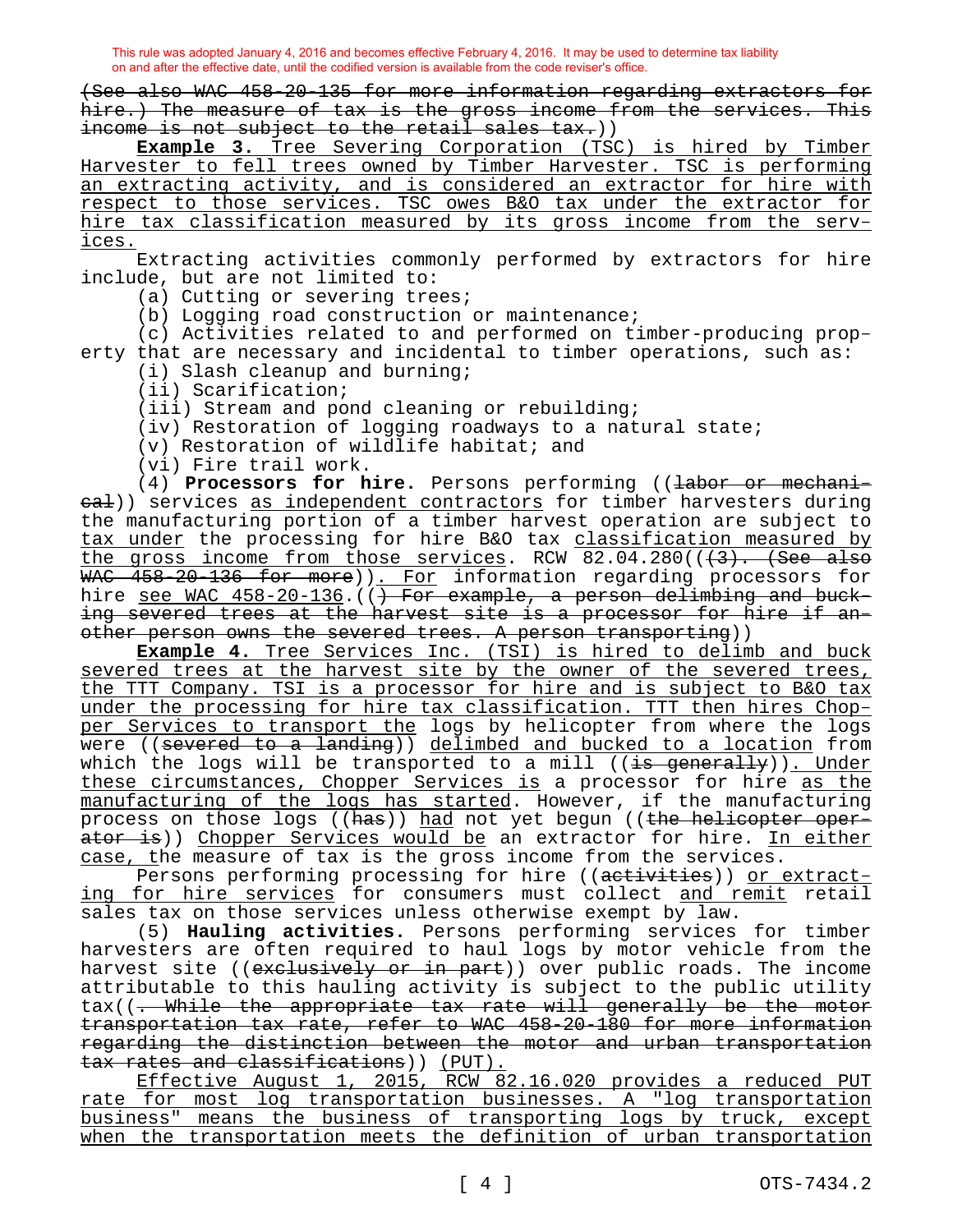business or occurs exclusively on private roads. RCW 82.16.010. The distinction between motor and urban transportation is explained in WAC 458-20-180. If the hauling is exclusively performed over private roads, the gross income from the transportation activity is subject to tax under the service and other activities B&O tax ((applies. For ex $ample,$ )) classification, not the PUT.

**Example 5.** Hauler A hauls logs over private roads from the harvest site to the transfer site( $(-at$  which)) where the logs are unloaded. Hauler B hauls these logs over both private and public roads from the transfer site to a mill. The income received by Hauler A is subject to tax under the service and other activities B&O tax classification. The income received by Hauler B is subject to the ((appropriate elassification of the)) public utility tax.

(a) **Subcontracting hauls to a third party.** If the person hired to haul logs by motor carrier subcontracts part or all of the hauling to a third party, the amount paid to the third party is subject to the ((appropriate tax classification for the hauling activity. If the hauling is subject to the public utility tax, a)) public utility tax if any part of the transportation performed by the third party occurred on a public road, and is subject to the B&O tax if the transportation occurred exclusively on private roads. The person originally hired to haul the logs by motor carrier may be entitled to claim the deduction for ((the amount paid to the third party may be claimed as)) jointly furnished services((<del>. RCW 82.16.050(3). The law provides no</del>)) in computing its PUT liability, depending on the circumstances. See WAC 458-20-179 for more information on the PUT deduction for services furnished jointly. No similar deduction ((for hauls subject to the service and other activities)) is available under the B&O tax.

((For example, EFH is hired by a timber harvester to perform the necessary labor and services to fell trees, delimb and buck these trees to length, and haul the logs to a mill. EFH is paid two hundred fifty thousand dollars. EFH hires Trucking to haul all of the logs from the woods to the mill, in part over public roads. Trucking is paid one hundred thousand dollars. The amount of income received by EFH attributable to felling the trees is fifty-five thousand dollars, while ninety-five thousand dollars is attributable to delimbing and bucking the trees. EFH will report fifty-five thousand dollars and ninety-five thousand dollars under the extracting for hire and processing for hire B&O tax classifications, respectively. EFH will report one hundred thousand dollars under the appropriate public utility tax classification, and claim a deduction for the full one hundred thousand dollars as "jointly furnished services."))

(b) **Hauls using own equipment.** If the person hauls the product using his or her own equipment, and has established hauling rates that ((he or she pays)) are paid to third-parties for comparable hauls, these rates may be used to establish the measure of tax for the hauling activity. Otherwise, the measure of the tax should be all costs attributable to the hauling activity including, but not limited to, the following costs relative to the hauling equipment: Depreciation; repair parts and repair labor; and wages and benefits for employees or compensation to contractors driving or maintaining the equipment. If appropriate records are not maintained to document these costs, the department will accept one-third of the gross income derived from a contract for all labor or mechanical services beginning with the cutting or severance of trees through the hauling services as the measure of the tax under the motor transportation (( $\text{tax}$ )) PUT classification.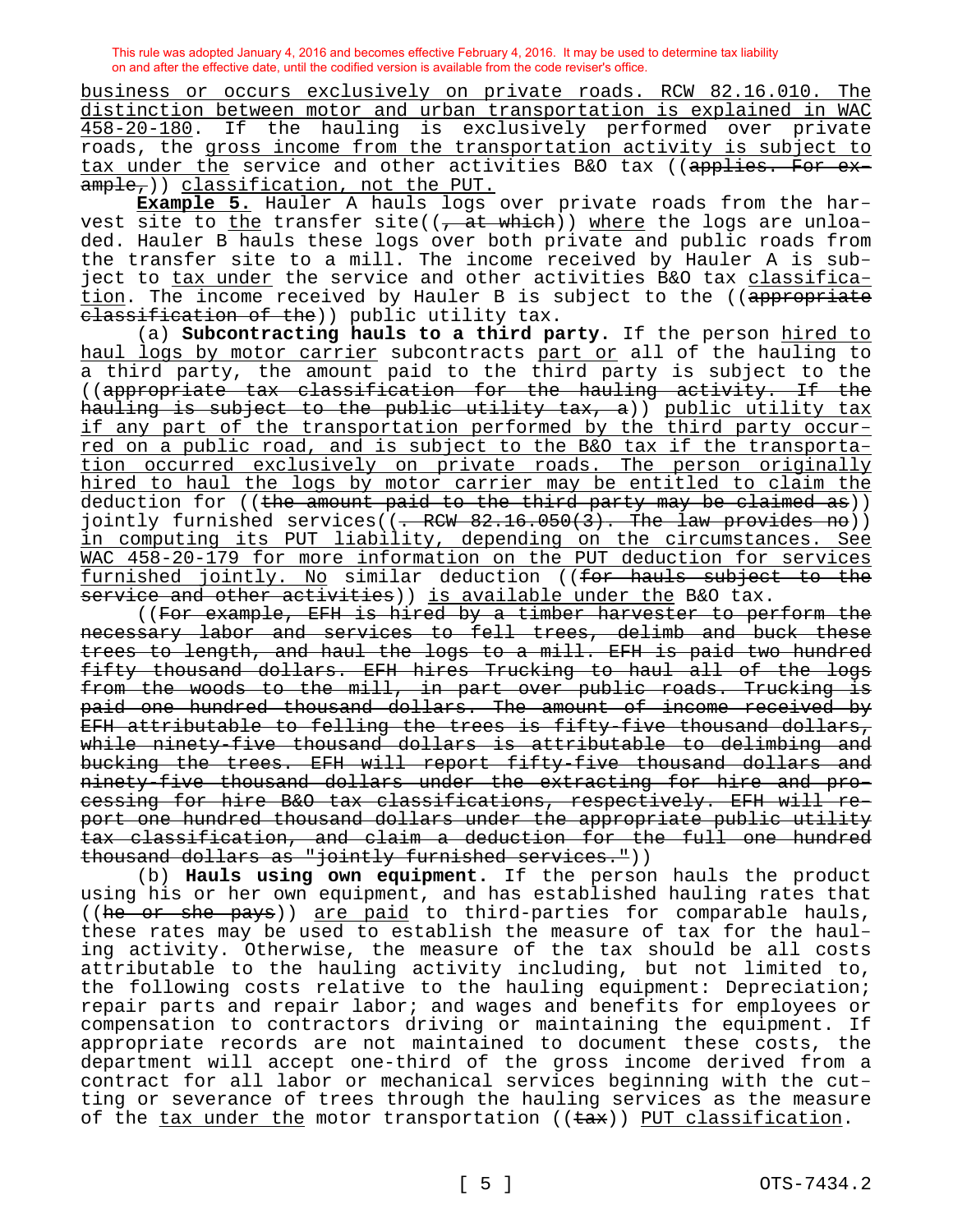(c) **Deduction for hauls to export facilities.** Refer ((also)) to subsection  $(13)$  (( $\overline{below}$ )) of this rule for information regarding the deduction available for certain log hauls to export facilities.

(6) **Common timber sale arrangements.** Persons who sell and/or take timber may (( $\frac{1}{1}$  incur either a)) be subject to various taxes including the B&O tax, timber excise( $(-$  or)) tax, and real estate excise tax ((liability, or possibly both a B&O and a timber excise tax liabili- $\pm y$ )). There are a number of ways in which harvesting activities are conducted and timber is sold. The timing of the transfer of ownership of, or the contractual right to sever, standing timber determines which taxes are due and who is liable for remitting tax.

The following examples briefly identify two common types of timber sale arrangements and then state a conclusion as to the taxes that apply. These examples are not an all-inclusive list of the different types of timber sale arrangements, or the variations that may occur. ((This information should only be used as a general guide. The tax results of other types of arrangements must be determined only after a review of all the facts and circumstances.)) These examples presume that the trees being harvested are not Christmas trees, and that no participant is a federal, state, or local government entity.

(a) **Example 6. Sale of standing timber (stumpage sales).** In this type of arrangement, Seller (landowner or other owner of the rights to standing timber) sells standing timber to Buyer. Buyer receives title to the timber from Seller before it is severed from the stump. Buyer may hire Contractor to perform the harvesting activity.

The tax consequences are:

(i) Seller is liable for real estate excise tax. A sale of real property has occurred under RCW 82.45.060. Refer to chapter 458-61 WAC for information on  $((\text{remitting}))$  the real estate excise tax.

(ii) Buyer is liable for both timber excise tax and B&O tax. Buyer is a "harvester" under RCW 84.33.035 and an "extractor" under RCW 82.04.100 because Buyer "from the...land of another under a right or license...fells, cuts (severs), or takes timber for sale or for commercial or industrial use."  $((+)$ )See subsection (2) of this rule. $((+)$ )

(iii) Contractor is liable for B&O tax and possibly public utility tax because Contractor "is performing under contract the necessary labor or mechanical services for the extractor/harvester."  $((+))$ See subsections  $(3)$ ,  $(4)$ , and  $(5)$  of this rule. $((+)$ )

(b) **Example 7. Sale of harvested timber (logs).** In this type of sales transaction, Seller (landowner or other owner of the rights to standing timber) hires Contractor to perform the harvesting activity. Contractor obtains all the necessary cutting permits, performs all of the harvesting activities from severing the trees to delivering the logs for scaling, and makes all the arrangements for the sale of the logs. Contractor, in effect, is performing the harvesting and marketing services for Seller. Seller retains title to the logs until after they are scaled, at which time title transfers to Buyer.

The tax consequences are:

(i) Seller is liable for both timber excise tax and B&O tax. Seller is a "harvester" under RCW 84.33.035 and an "extractor" under RCW 82.04.100 because Seller is "the person who from the person's own land or from the land of another under a right or license granted by lease or contract...fells, cuts (severs), or takes timber for sale or for commercial or industrial use."  $((+)$ )See subsection (2) of this rule. $((+)$ )

(ii) Contractor is liable for B&O tax and possibly public utility tax because Contractor "is performing under contract the necessary la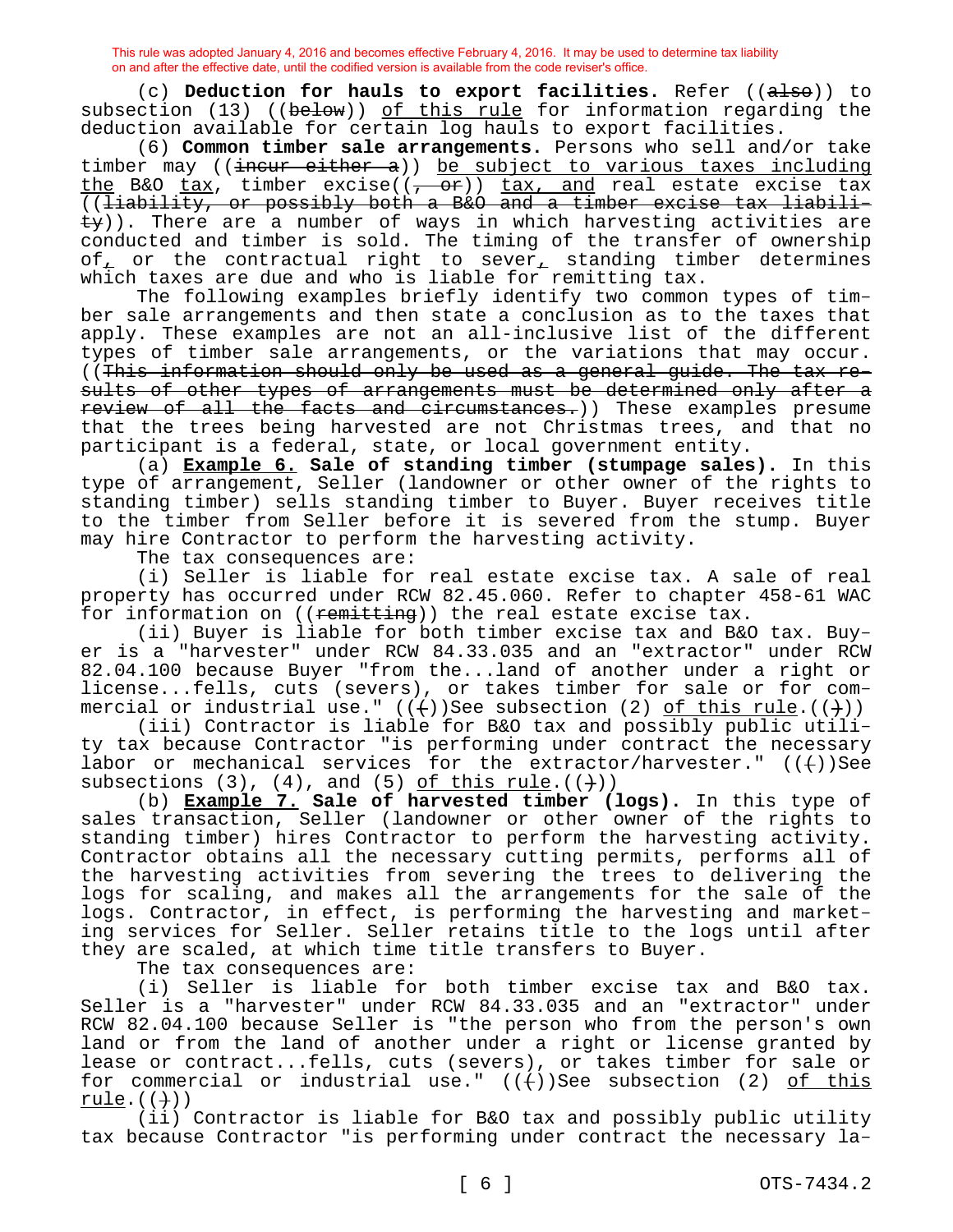bor or mechanical services for the extractor/harvester."  $((+)$ )See subsections  $(3)$ ,  $(4)$ , and  $(5)$  of this rule. $((+)$ )

(iii) There is no real estate excise tax liability because there is no sale of real property under chapter 82.45 RCW.

(7) **Equipment and supplies used in timber harvest operations.** The retail sales tax applies to all purchases of equipment, component parts of equipment, and supplies by persons engaging in timber operations unless a specific exemption applies. Purchases of fertilizer and spray materials (e.g., pesticides) for use in the cultivating of timber are also subject to the retail sales tax, unless purchased for resale as tangible personal property. If the seller fails to collect the appropriate retail sales tax, the buyer is required to remit the retail sales tax (commonly referred to as "deferred retail sales tax") or use tax directly to the department.

If a person using property in Washington incurs a use tax liability, and prior to that use paid a retail sales or use tax on the same property to another state or foreign country (or political subdivision of either), that person may claim a credit for those taxes against the Washington use tax liability.

(a) **Exemption available for certain manufacturing equipment.** RCW 82.08.02565 and 82.12.02565 provide  $((a))$  retail sales and use tax exemptions for certain machinery and equipment used by manufacturers. Persons engaged in both extracting and manufacturing activities should refer to WAC 458-20-13601 for an explanation of how these exemptions may apply to them.

(b) **Property manufactured for commercial use.** Persons manufacturing tangible personal property for commercial or industrial use are subject to both the manufacturing B&O  $\frac{c}{dx}$  and use (( $\frac{c}{dx}$ ))  $\frac{c}{dx}$ on the value of the property manufactured, unless a specific exemption applies. (((See also)) WAC 458-20-134 defines and provides information on commercial or industrial use<sub> $\mu$ </sub> and WAC  $458-20-112$  (( $\Theta$ m)) describes how to determine the value of products.  $((+)')$  If the person also extracts the product,  $((the *extraction*))$  B&O tax is  $((a \text{1so}))$  due under the extracting tax classification, and a MATC may be taken.

((For example,)) **Example 8.** ABC Company severs trees, manufactures the logs into lumber, and then uses the lumber to construct an office building. The use of the lumber by ABC in constructing its office building is a commercial or industrial use. ABC is subject to tax under the extracting and manufacturing B&O ((taxes)) tax classifications and may claim a MATC. ABC is also responsible for remitting use tax on the value of the lumber incorporated into the office building.

(8) **Seeds and seedlings.** Persons cultivating timber often purchase or collect tree seeds that are raised into tree seedlings. The growing of the seed may be performed by the person cultivating timber, or through the use of a third-party grower. In the case of a thirdparty grower, the seed is provided to the grower and tree seedlings are received back after a specified growing period.

(a) **Responsibility to remit retail sales or use tax.** The purchase of seeds or seedlings by a person cultivating timber is subject to the retail sales tax. If the seller fails to collect retail sales tax, the buyer must remit retail sales tax (commonly referred to as "deferred sales tax") or use tax, unless otherwise exempt by law. The use of seed collected by a person cultivating timber is subject to use tax. In the case of seed provided to third-party growers in Washington, the seed owner, and not the third-party grower, incurs any use tax liability ((upon)) on the value of the seed. The value of seedlings brought into and used in Washington is subject to the use tax, unless retail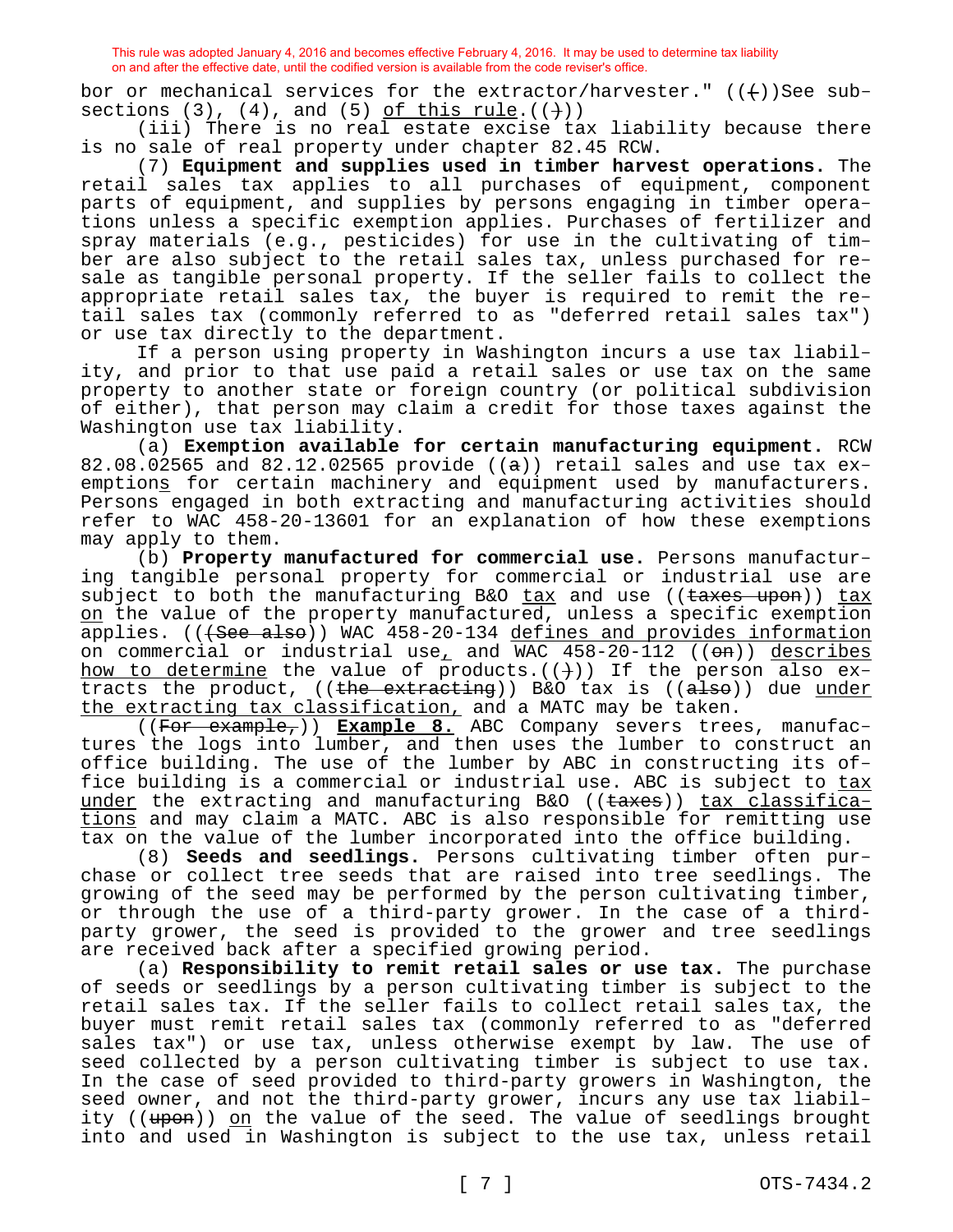sales or use tax was previously paid on the seedlings or on the seed from which the seedlings were grown.

(b) **Limited sales and use tax exemptions for conifer seeds.**   $($  (Chapter 129, Laws of 2001,)) RCW 82.08.850 and 82.12.850 pro $vide((a))$  retail sales and use tax exemptions for certain sales  $((and/))$  or uses of conifer seeds. A deferral mechanism is also available if the buyer cannot at the time of purchase determine whether the purchase is ((in whole or in part)) eligible for the sales tax exemption.

(i) **Retail sales tax exemption.** Retail sales tax does not apply to the sale of conifer seed that is immediately placed into freezer storage operated by the seller if the seed is to be used for growing timber outside Washington. This exemption also applies to the sale of conifer seed to an Indian tribe or member and is to be used for growing timber in Indian country, again only if the seed is immediately placed into freezer storage operated by the seller. For the purposes of this exemption, "Indian country" has the meaning given in RCW 82.24.010.

This exemption applies only if the buyer provides the seller with an exemption certificate in a form and manner prescribed by the department. The seller must retain a copy of the certificate to substantiate the exempt nature of these sales.

(ii) **Deferring payment of retail sales tax if unable to determine whether purchase qualifies for the retail sales tax exemption.** If a buyer of conifer seed is normally engaged in growing timber both within and outside Washington and is not able to determine at the time of purchase whether the seed acquired, or the seedlings germinated from the seed acquired, will be used for growing timber within or outside Washington, the buyer may defer payment of the sales tax until it is determined that the seed, or seedlings germinated from the seed, will be planted for growing timber in Washington. A buyer that does not pay sales tax on the purchase of conifer seed and subsequently determines that the sale did not qualify for the tax exemption must remit to the department the amount of sales tax that would have been paid at the time of purchase. It is important to note that the sales tax liability may be deferred only if the seller immediately places the conifer seed into freezer storage operated by the seller.

(iii) **Tax paid at source deduction.** A buyer who pays retail sales tax on the purchase of conifer seed and subsequently determines that the sale qualifies for ((this)) the tax ((exemption)) paid at source deduction may claim a ((tax paid at source)) deduction on ((the buyer's)) its excise tax return. The deduction is allowed only if the buyer keeps and preserves records that show from whom the seed was purchased, the date of the purchase, the amount of the purchase, and the tax that was paid.

(iv) **Use tax exemption.** Use tax does not apply to the use of conifer seed to grow seedlings if the seedlings are grown by a person other than the owner of the seed. This exemption applies only if the seedlings will be used for growing timber outside Washington, or if the owner of the conifer seed is an Indian tribe or member and the seedlings will be used for growing timber in Indian country. If the owner of <u>the</u> conifer seed is not able to determine at the time the seed is used in a growing process whether the use of the seed qualifies for this exemption, the owner may defer payment of the use tax until it is determined that the seedlings will be planted for growing timber in Washington. For the purposes of this exemption, "Indian country" has the meaning given in RCW 82.24.010.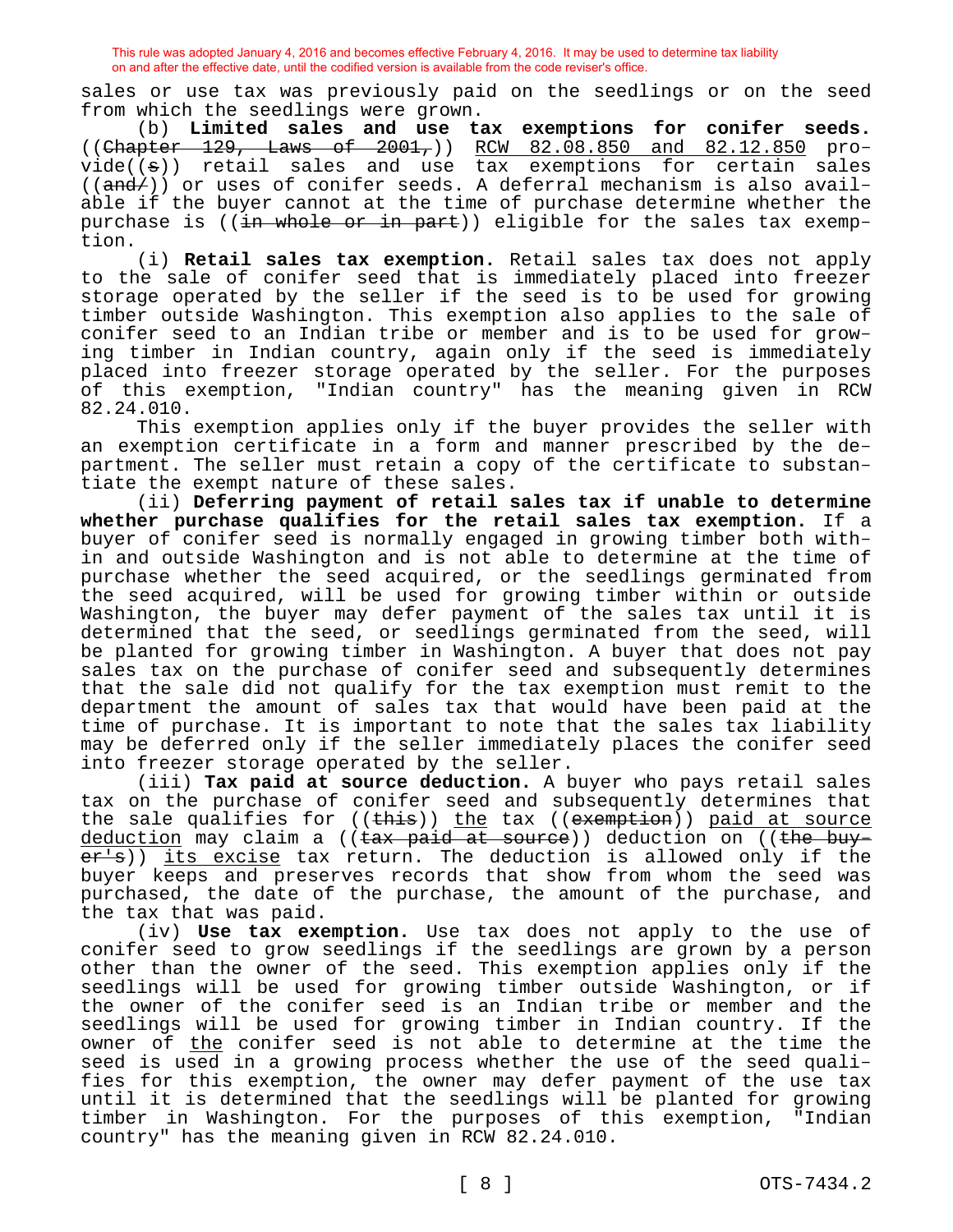(9) **Activities ((and/)) or income incidental to timber operations.** The following activities or income, and the applicable tax classifications are often associated with timber operations. These tax-reporting requirements apply even if these activities are incidental to the person's primary business activity.

(a) **Taking other natural products from timberland.** The ((taking)) value of natural products such as boughs, mushrooms, seeds, and cones taken for sale or commercial or industrial use is subject to the tax under the extracting B&O tax classification. The sale of these products is subject to B&O tax under the wholesaling or retailing ((B&O)) tax classification, as the case may be. Persons both extracting and selling natural products should refer to WAC 458-20-19301 ((<del>(Multiple</del> activities tax credit)) for an explanation of the MATC reporting requirements. The retail sales tax applies to sales to consumers, unless a specific exemption applies.

(b) **Timber cruising, scaling, and access fees.** ((Charges for)) Gross income from timber cruising, scaling services, and ((to allow)) allowing others to use private roads ((are)) is subject to tax under the service and other activities B&O tax *classification*. This tax classification also applies to access fees for activities such as hunting, taking firewood, bough cutting, mushroom picking, or grazing. Charges to allow a person to take an identified quantity of tangible personal property are considered sales of that property  $((+))$ . See subsection  $(9)(d)$  (( $b$ elow))) of this rule.

(c) **Planting, thinning, and spraying.** The service and other activities B&O tax applies to the gross proceeds of sale received for planting trees or other vegetation, precommercial thinning, and spraying or applying fertilizers, pesticides, or herbicides.

(d) **Sales of firewood and Christmas trees.** Sales of firewood, Christmas trees, and other tangible personal property are either wholesale (subject to B&O tax under the wholesaling ( $(B & \theta)$ ) tax classification) or retail (subject to B&O tax under the retailing ( $(B \& O)$ ) tax classification and also to retail sales ((taxes)) tax) sales, depending on the nature of the transaction. (((See WAC 458-20-102 for an explanation of the documentation requirements for wholesale sales.))) These sales are often made in the nature of charges allowing the buyer to select and take an identified quantity of the property (e.g., six cords of firewood or two Christmas trees).

(e) **Unloading logs from logging trucks.** Gross income from the unloading of logs from logging trucks onto rail cars at transfer points is subject to the retailing B&O and retail sales taxes when the activity is a rental of equipment with operator. RCW  $82.04.050$ . (( $\text{f~~See also}~~$ ) WAC 458-20-211)) For more information regarding the rental of equipment with an operator see WAC  $458-20-211$ .  $(+)$ ) If this activity is not a rental of equipment with operator, gross income from the activity is subject to tax under the service and other activities B&O tax classification. The income from unloading of logs from logging trucks is subject to tax under the stevedoring B&O tax classification if performed at an export facility as a part of or to await future movement in waterborne export. (((See also WAC 458-20-193D for additional)) For tax-reporting information regarding services associated with interstate or foreign commerce see WAC 458-20-193D. ((+))

(f) **Transporting logs by water.** Gross income received for transporting logs by water (e.g., log booming and rafting) or log patrols is subject to tax under the "other public service business" classification of the public utility tax.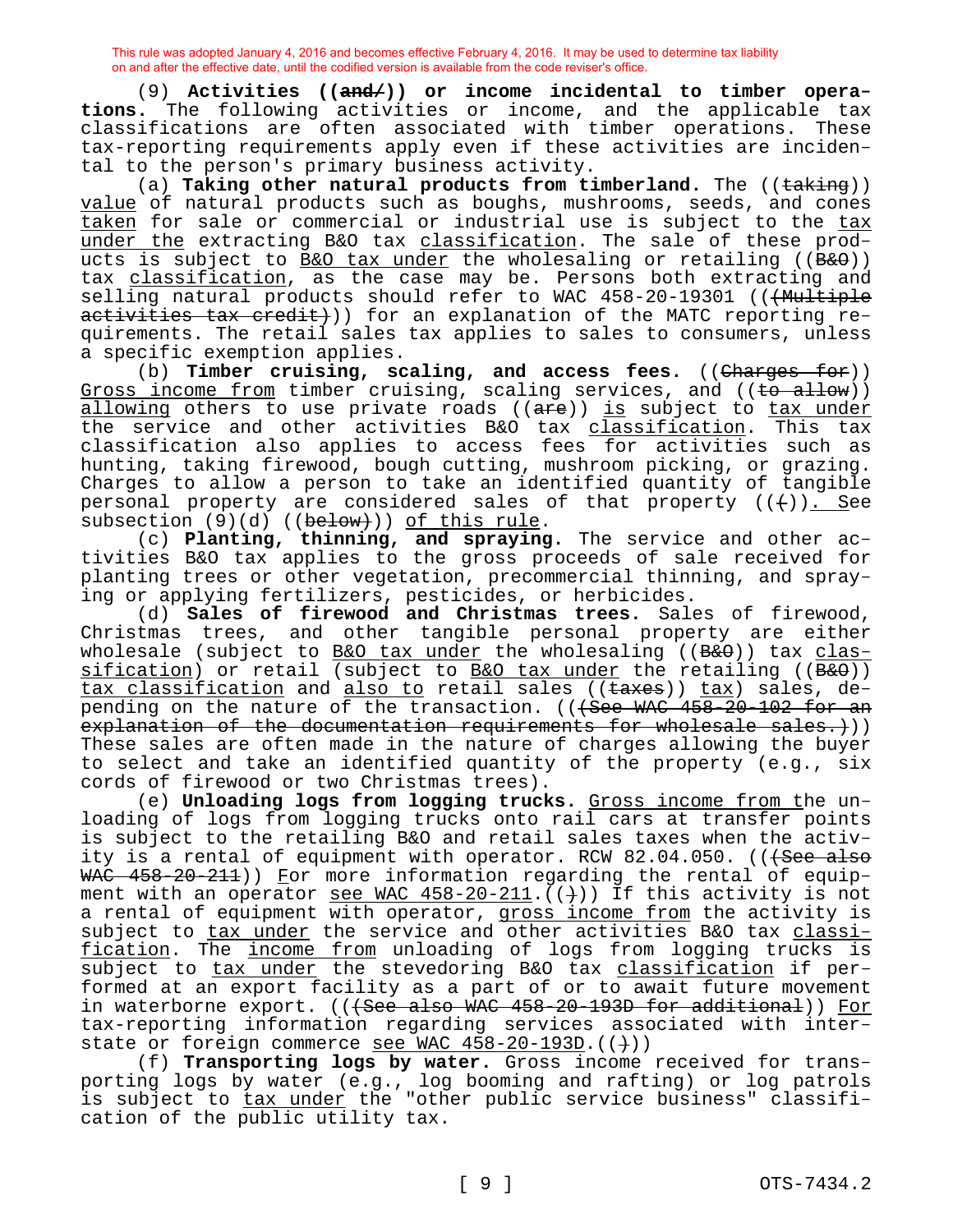This tax classification applies to the gross income from this activity even if the person segregates a charge for boomsticks used while transporting the logs. In many cases logs will be towed to a location specified by the customer for storage. Any charges for boomsticks while the logs are stored are rentals of tangible personal property and subject to the tax under the retailing B&O tax classifi- $cation$  and retail sales  $\tan$  if to a consumer. (( $\tan$   $\tan$   $\tan$ </u> 458-20-211 for more)) For information regarding the rental of tangible personal property see WAC  $458-20-211$ .  $($   $(+)$  )

(g) **Export sorting yard operations.** Export sorting yard operations generally consist of multiple activities. These activities can include, but are not necessarily limited to, services such as weighing, tagging, banding, appraising, and sorting of logs. Other incidental activities, such as the debarking, removal of imperfections such as crooks, knots, splits, and seams, and trimming of log ends to remove defects, are also performed as needed. Income received by persons performing the export sorting yard activities as identified in this subsection is subject to tax under the service and other activities B&O tax classification.

(10) **Harvesting Christmas trees.** Persons growing, producing, or harvesting Christmas trees are either farmers or extractors under the law, as explained below. Activities generally associated with the harvesting of Christmas trees, such as cutting, trimming, shearing, and bailing (packaging) are not manufacturing activities because they are not the "cutting, delimbing, and measuring of felled, cut, or taken trees" under RCW 82.04.120.

(a) **Plantation Christmas tree operations.** Persons growing or producing plantation Christmas trees on their own lands or ((upon)) on lands in which they have a present right of possession are farmers. RCW 82.04.213. Plantation Christmas trees are Christmas trees that are exempt from the timber excise tax under RCW 84.33.170. This requires that the Christmas trees be grown on land prepared by intensive cultivation and tilling, such as irrigating, plowing, or turning over the soil, and on which all unwanted plant growth is controlled continuous-<br>ly for the exclusive purpose of raising Christmas trees. RCW ly for the exclusive purpose of raising Christmas trees. RCW 82.04.035( $\left(\frac{84.33.170}{9}\right)$ ) and 84.33.035.

(i) Gross income from wholesale sales of plantation Christmas trees by farmers  $((a + e))$  is exempt from B&O tax. RCW 82.04.330. Gross income from retail sales of plantation Christmas trees by farmers (( $are$ )) is subject to the retailing B&O tax and to retail sales (( $\tan x$ es. See also WAC 458-20-210 ()) tax. For information on sales of agricultural products by farmers( $(+)$ ) see WAC 458-20-210.

(ii) Farmers growing or producing plantation Christmas trees may purchase seeds, seedlings, fertilizer, and spray materials at wholesale. RCW 82.04.050 and 82.04.060. ((See also WAC 458-20-122 (Sales of feed, seed, fertilizer, spray materials, and other tangible personal property for farm use).))

(iii) Persons performing cultivation or harvesting services for farmers are generally subject to the service and other activities B&O tax ( $(\text{upon})$ ) on the gross income from those services. See ( $(\text{also})$ ) WAC  $458-20-209$  (( $+)$ )for information on farming for hire and horticultural services performed for farmers( $(+)$ ).

(b) **Other Christmas tree operations.** Persons who either directly or by contracting with others for the necessary labor or mechanical services fell, cut, or take Christmas trees other than plantation Christmas trees are extractors. RCW 82.04.100. The tax-reporting in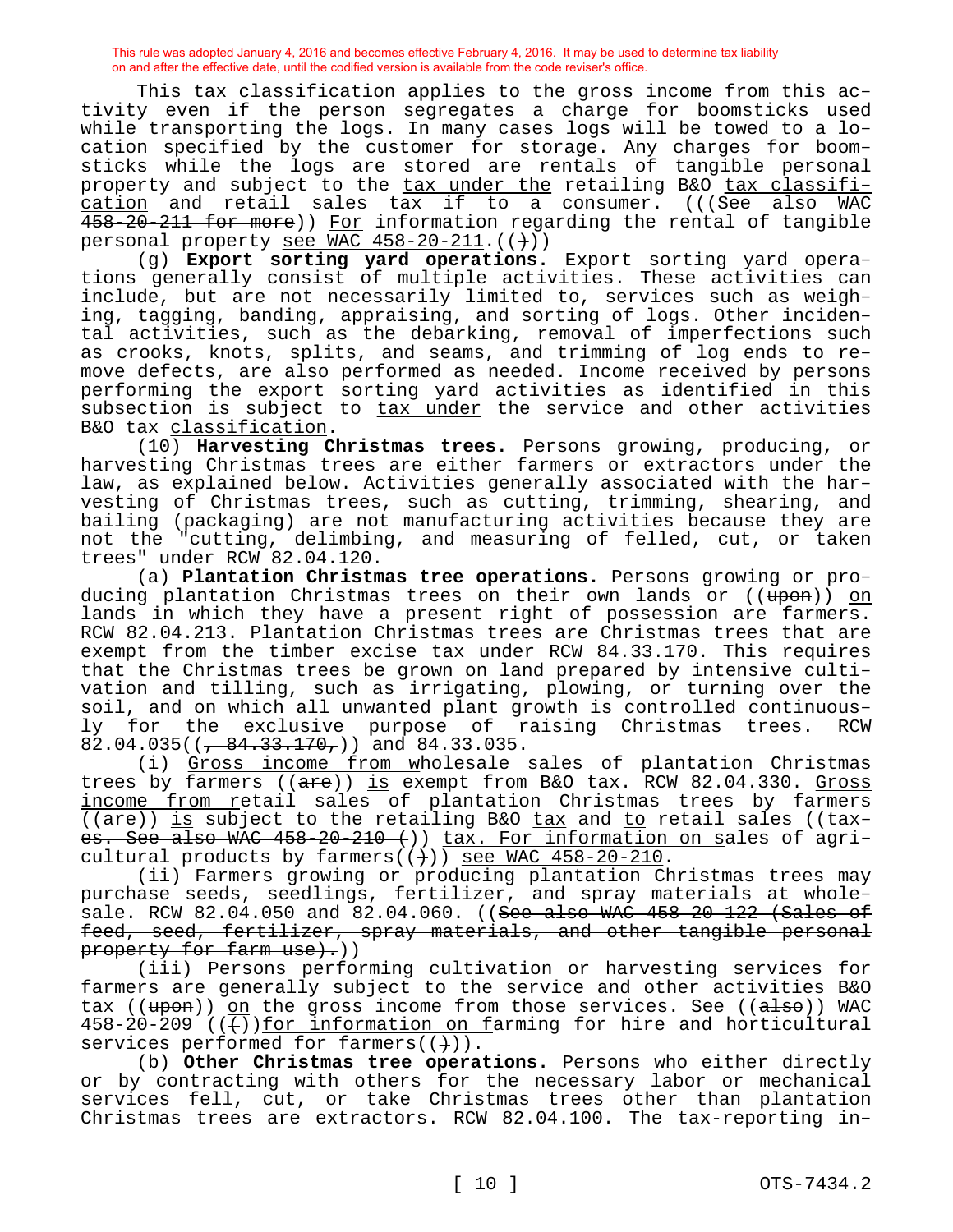structions regarding extracting and extracting for hire activities provided elsewhere in this rule apply.

(11) **Timber harvest operations in conjunction with other land clearing or construction activities.** Persons sometimes engage in timber harvest operations in conjunction with the clearing of land for  $((and/or))$  the construction of residential communities, golf courses, parks, or other development. In such cases, these persons are engaging in separate business activities, <u>and income from</u> each ((<del>of which</del>)) may be subject to different tax liabilities. Income attributable to the timber harvest operations is subject to tax under the tax classifications as described elsewhere in this rule. Income attributable to the clearing of land for  $((and/or))$  the construction of the residential community, golf course, park, or other development is subject to the wholesaling, retailing, retail sales, or public road construction  $((\text{taxes}))$   $\text{tax}_1$ , as the case may be. Refer to WAC 458-20-170, 458-20-171, and( $(\neq -1)$ ) 458-20-172 for tax-reporting information regarding these construction activities. Persons performing landscape and horticultural services such as cutting  $((and/))$  or trimming trees after the land is developed should refer to WAC 458-20-226 ((+Landscape and horticultural services))).

(12) **Logging road construction and maintenance.** Constructing or maintaining logging roads (whether active or inactive) is considered an extracting activity. Income derived from this activity is subject to the extracting or extracting for hire B&O tax, as the case may be. This income is not subject to the retail sales tax. A person constructing or maintaining a logging road is a consumer of all materials incorporated into the logging road. The purchase  $((and/))$  or use of these materials is subject to either the retail sales or use tax.

(a) **Logging road materials provided without charge.** Landowners/ timber harvesters may provide materials (e.g., crushed rock) without charge to persons constructing or maintaining logging roads. In such cases, while both the person providing the materials without charge and the person applying the materials to the road are consumers under the law, tax is due only once on the value of the materials. The person constructing or maintaining the roads is responsible for remitting use tax on the value of the materials, unless that person documents that the landowner ((<del>and/</del>)) or timber harvester previously remitted the appropriate retail sales or use tax.

Alternatively, the person may take a written statement from the landowner/timber harvester certifying that the landowner/timber harvester has remitted (for past periods) and/or will remit (for future periods) all applicable retail sales or use taxes due on materials provided without charge. This statement must identify the period of time, not to exceed four years, for which it is effective. The statement must identify the landowner/timber harvester's tax reporting account number and must be signed by a person who is authorized to make such a representation.

(b) **Extracted ((and/)) or manufactured logging road materials.**  Persons constructing or maintaining logging roads are subject to the B&O and use taxes on the value of applied materials they extract ((and/)) or manufacture from private pits, quarries, or other locations. The measure of tax is the value of the extracted or manufactured products, as the case may be. See WAC 458-20-112 for additional information regarding how to determine the "value of products."

(i) If the person either directly or by contracting with others extracts and crushes, washes, screens, or blends materials to be incorporated into the road, ((extracting)) B&O tax under the extracting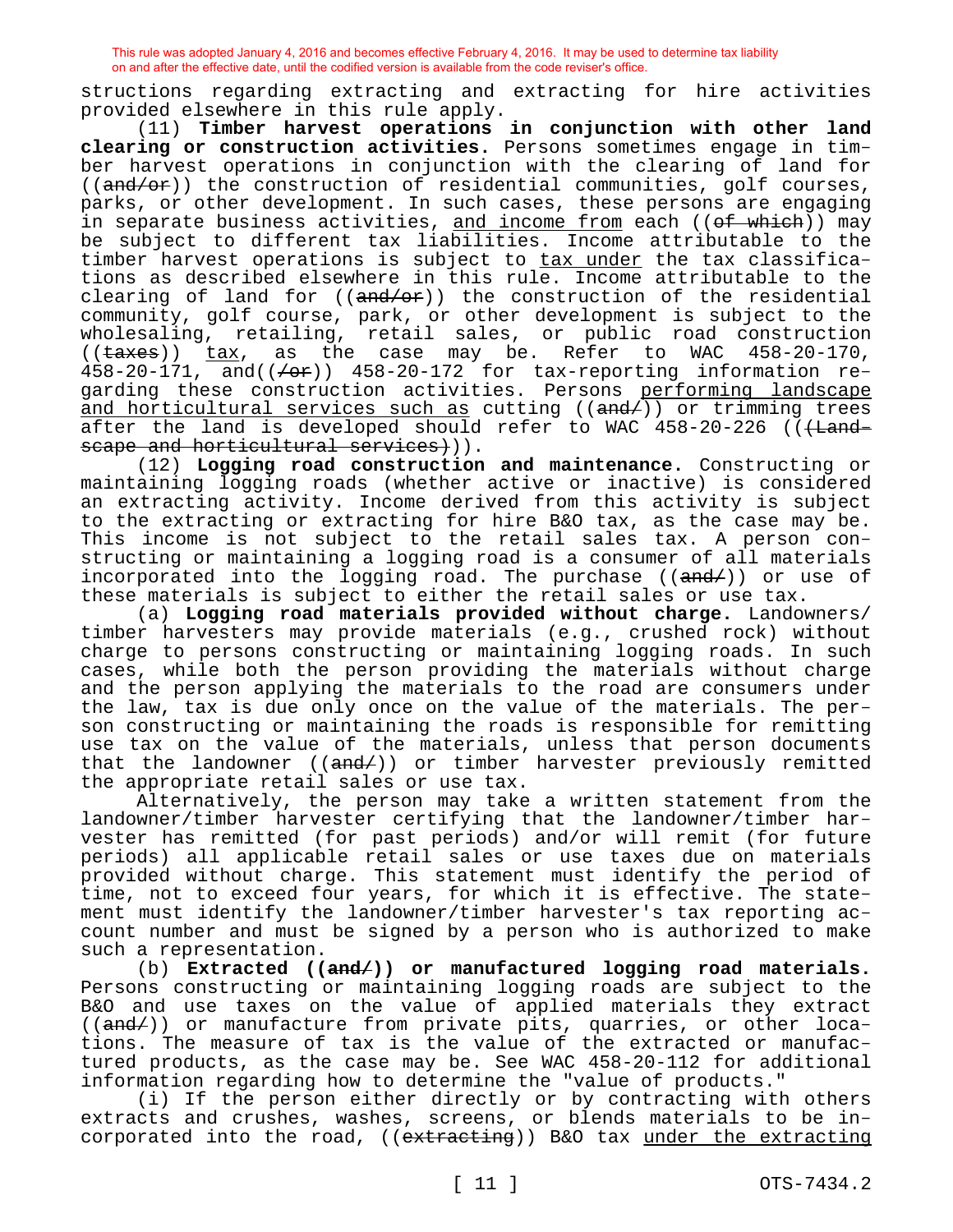classification is due on the value of the extracted product before any manufacturing. ((<del>The manufacturing</del>)) B&O tax under the manufacturing classification, and use  $((\text{taxes}))$  tax are also due upon the value of manufactured product. If the "cost basis" is the appropriate method for determining the value of products under WAC 458-20-112, this value includes the cost of transportation to a processing point, but does not include any transportation from the processing point to the road site. A MATC may be taken ((under)) when computing the B&O tax ((classification)) as explained in WAC 458-20-19301.

(ii) In the case of fill dirt, sand, gravel, or rock that is extracted from a location away from the logging road site, but not further processed, ((extracting)) B&O tax under the extracting classification, and use  $((\text{taxes}))$  tax are due upon the value of the extracted product. If the "cost of production basis" is the appropriate method for determining the value of products under WAC  $458-20-112$ , this value does not include transportation costs to the road site.

(iii) The mere severance of fill dirt, sand, gravel, or rock from outcroppings at the side of a logging road for placement in the road is a part of the logging road construction or maintenance activity. The person incorporating these materials into the road does not incur ((an extracting and/or use)) a tax liability ((with respect to)) for either the extracting or the use of these materials.

(13) **Deduction for hauling logs to export yards.** RCW 82.16.050 provides a public utility tax deduction for amounts derived from the transportation of commodities from points of origin within this state to an export elevator, wharf, dock, or shipside ("export facility") on tidewater or navigable tributaries of tidewaters. The commodities must be forwarded from the facility, without intervening transportation, by vessel and in their original form, to an interstate or foreign destination. No deduction is allowed when the point of origin and the point of delivery are located within the corporate limits of the same city or town.

(a) **Conditions for deduction.** This deduction is available only to the person making the last haul, not including hauls within the export facility, before the logs are put on the ship. This deduction is not available if the haul starts in the same city or town where the export facility is located.

The deduction is available only if:

(i) The logs eventually go by vessel to another state or country; and

(ii) The form of the logs does not change between the time the logs are delivered to the export facility and the time the logs are put on the ship. The mere removal of bark from the logs (debarking)  $((and/))$  or the incidental removal of imperfections (see subsection  $(9)(g)$ , ((above)) of this rule) while the logs are at the export facility is not itself a manufacturing activity, nor does it result in a change in the "original form" of the logs as contemplated by RCW 82.16.050.

(b) **Documentation requirements for deduction.** The log hauler must prove entitlement to the deduction. Delivery tickets that show delivery to an export facility are not, alone, sufficient proof. A certificate from the export facility operator is acceptable additional proof if it is substantially in the following form. Rather than a certificate covering each haul, a "blanket certificate" may be used for a one-year period of time if no significant changes in operation will occur within this period of time.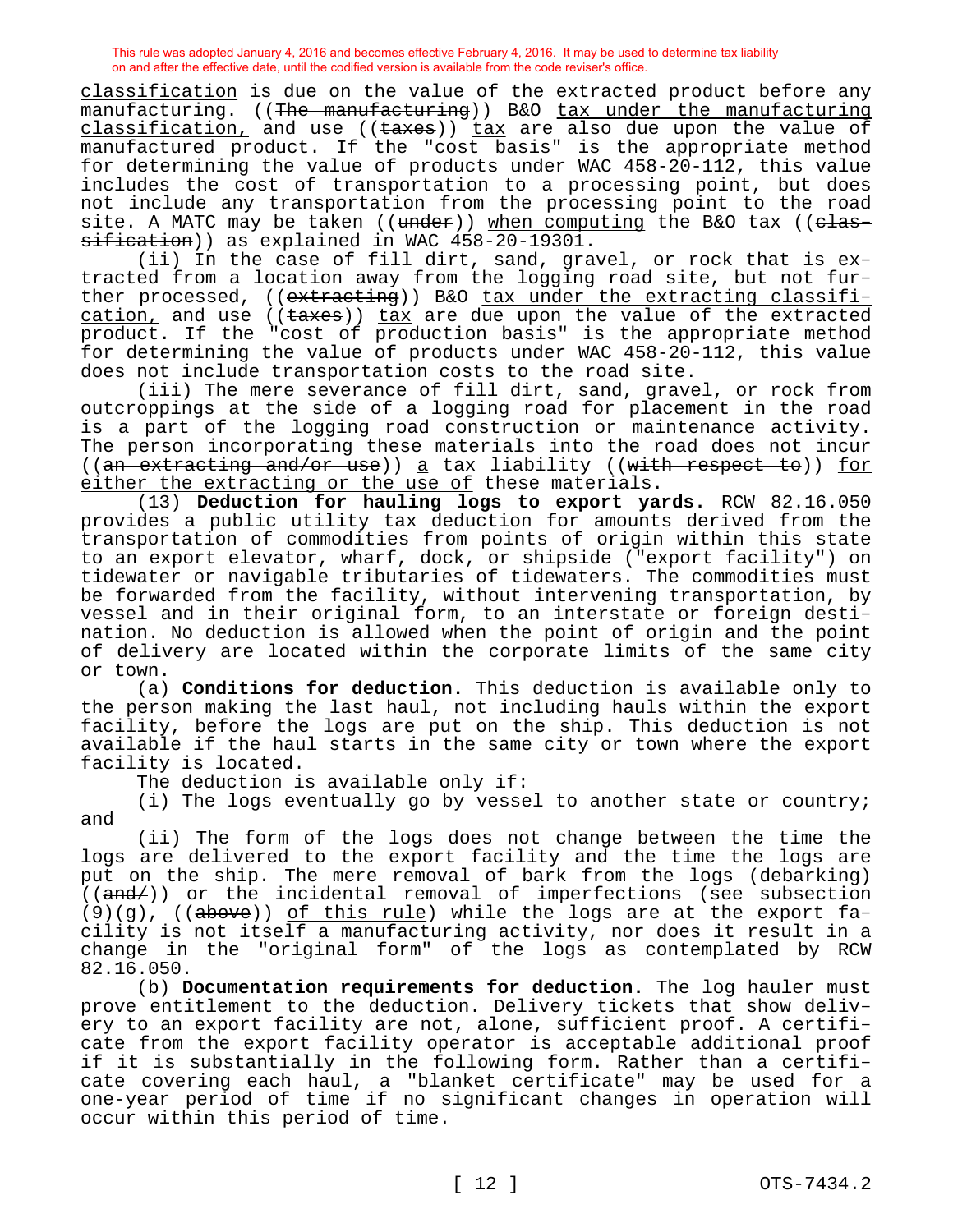#### **Exemption certificate for logs delivered to an export facility**

The undersigned export facility operator hereby certifies:

percentage or more of all logs hauled to the storage facilities at \_\_\_\_\_\_\_, the same located on tidewater or navigable tributaries thereto, will be shipped by vessel directly to an out-of-state or foreign destination and the following conditions will be met:

1. The logs will not go through a process to change the form of the logs before shipment to another state or country.

2. There will be no intervening transportation of these logs from the time of receipt at the export facility until loaded on the vessel for the interstate or foreign journey.

Trucking Firm

Trucking Firm Address

Person Giving Statement

Title of Person Giving Statement

(c) **Examples.** The following examples identify a number of facts and then state a conclusion regarding the deductibility of income derived from hauling logs to export facilities. Unless specifically provided otherwise, presume that the logs are shipped directly to another country from the export facility. ((These examples should be used only as a general guide. The tax results of other situations must be determined after a review of all of the facts and circumstances.))

(i) **Example 9.** Logs are hauled from the harvest site to an export facility. While the bark will be removed from fifty percent of the logs, no other processing takes place. Because the mere removal of bark is not considered a change in the form of the logs, the export facility may provide a certificate in the above form indicating that all logs at this facility will ultimately be shipped to another country. The hauler may then claim a deduction for one hundred percent of this haul.

(ii) **Example 10.** Logs are hauled from the harvest site to an export sorting area. At this location further sorting takes place and eighty percent of the logs are hauled approximately one mile on public roads to shipside and shipped to another country. The other twenty percent of the logs are sold to local sawmills. The haul to the sorting yard is subject to tax because there is another haul from the sorting yard to shipside. It is immaterial that the hauler may be paid based on an "export" rate.

The haul from the sorting yard to shipside is deductible if it does not start and end within the corporate limits of the same city or town, and the hauler obtains the appropriate exemption certificate. The haul to the local sawmills is not deductible.

(iii) **Example 11.** Logs are hauled from the harvest site to an export facility. The hauler is aware that all logs will need to be hauled a distance of approximately one-half mile across the export facility yard to reach the ship when it arrives at the dock. The dock is located next to the export facility. The hauler may take the deduction, provided the appropriate exemption certificate is obtained. Movement of the logs within the export facility is not an intervening haul.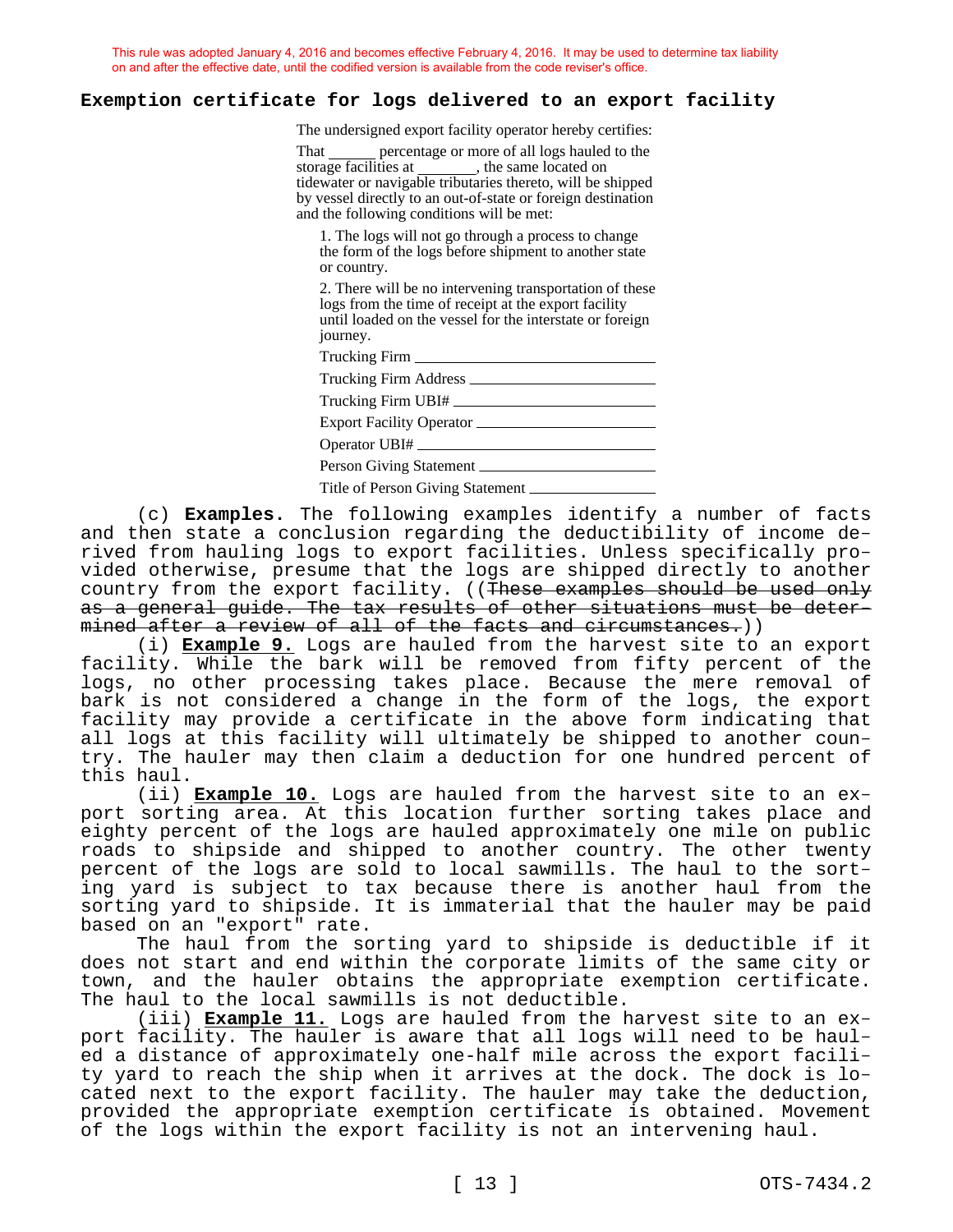(14) **Small timber harvesters - Business and occupation tax exemption.** RCW 82.04.333 provides a limited exemption from B&O tax for small harvesters ((whose value of product harvested, gross proceeds of log sales, or gross income of the timber harvesting business is less than one hundred thousand dollars per year)). A small harvester may take a deduction for an amount not to exceed one hundred thousand dollars per tax year from the gross receipts or value of products proceeding or accruing from timber harvested. A deduction may not reduce the amount of tax due to less than zero.

A "small harvester" ((is a harvester who takes timber in an amount not exceeding two million board feet in a calendar year. It is important to note that whenever the United States or any instrumentality thereof, the state, including its departments and institutions and political subdivisions, or any municipal corporation therein, fells, -<br>cuts, or takes timber for sale or for commercial or industrial use, not exceeding these amounts, the small harvester is the first person other than the United States or any instrumentality thereof, the state, including its departments and institutions and political subdivisions, or any municipal corporation therein, who acquires title to or a possessory interest in such timber. RCW 84.33.073)) means every person who from his or her own land or from the land of another under a right or license granted by lease or contract, either directly or by contracting with others for the necessary labor or mechanical services, fells, cuts, or takes timber for sale or for commercial or industrial use in an amount not exceeding two million board feet in a calendar year. When the United States or any instrumentality thereof, the state, including its departments and institutions and political subdivisions, or any municipal corporation therein so fells, cuts, or takes timber for sale or for commercial or industrial use, not exceeding these amounts, the small harvester is the first person other than the United States or any instrumentality thereof, the state, including its departments and institutions and political subdivisions, or any municipal corporation therein, who acquires title to or a possessory interest in the timber. Small harvester does not include persons performing under contract the necessary labor or mechanical services for a harvester, and it does not include the harvesters of Christmas trees or short-rotation hardwoods. RCW 84.33.035.

(a) **Registration - Tax return.** A person whose only business activity is as a small harvester of timber and whose gross income in a calendar year from the harvesting of timber is less than one hundred thousand dollars, is not required to register with the department for B&O tax purposes. This person must nonetheless register with the forest tax division of the department for payment of the timber excise tax.  $((+))$ See  $((a \text{1so}))$  chapters 84.33 RCW and 458-40 WAC for more information regarding the timber excise tax.  $((+)$ )

An unregistered small harvester of timber is required to register with the department for B&O tax purposes in the month when the gross proceeds received during a calendar year from the timber harvested exceed the exempt amount. The harvester must then file and report on  $((a))$  an excise tax return all proceeds received during the calendar year to the time when the filing of  $((a))$  the excise tax return is required.

(b) **Examples.** ((The following examples identify a number of facts and then state a conclusion. These examples should be used only as a general guide. The tax results of other situations must be determined after a review of all facts and circumstances.)) In each ((example)) of the following examples, the harvester must register with the de